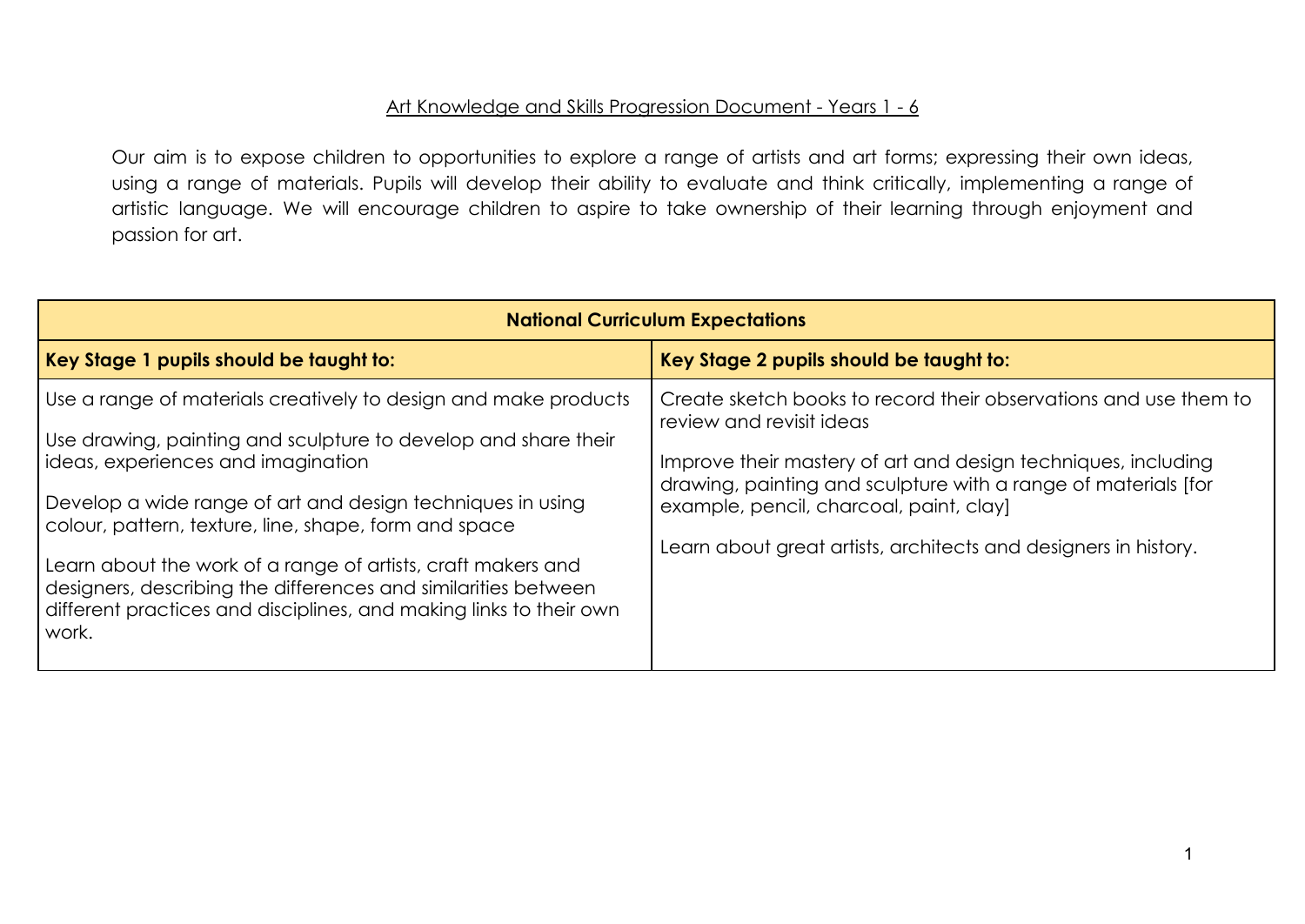| Year<br>Group | <b>Exploring and</b><br>developing<br>ideas                                                                                                                                                                                                                                                                                                                                   | <b>Evaluating and</b><br>developing work                                                                                                                                                                                         | <b>Drawing</b>                                                                                                                                                                                                             | Painting                                                                                                                                                                                                                                                                                                | Printing                                                                                                                                                                                                                                    | Textiles / collage                                                                                                                                                                                                                                                                          | 3 D form                                                                                                                                                                                                                                       | <b>Breadth of study</b>                                                                                                                                                                                                                                                                                                                 |
|---------------|-------------------------------------------------------------------------------------------------------------------------------------------------------------------------------------------------------------------------------------------------------------------------------------------------------------------------------------------------------------------------------|----------------------------------------------------------------------------------------------------------------------------------------------------------------------------------------------------------------------------------|----------------------------------------------------------------------------------------------------------------------------------------------------------------------------------------------------------------------------|---------------------------------------------------------------------------------------------------------------------------------------------------------------------------------------------------------------------------------------------------------------------------------------------------------|---------------------------------------------------------------------------------------------------------------------------------------------------------------------------------------------------------------------------------------------|---------------------------------------------------------------------------------------------------------------------------------------------------------------------------------------------------------------------------------------------------------------------------------------------|------------------------------------------------------------------------------------------------------------------------------------------------------------------------------------------------------------------------------------------------|-----------------------------------------------------------------------------------------------------------------------------------------------------------------------------------------------------------------------------------------------------------------------------------------------------------------------------------------|
|               | Developing<br>ideas is a<br>crucial part of<br>the creative<br>process for<br>artists and<br>designers. By<br>exploring and<br>refining ideas,<br>children can<br>make effective<br>decisions about<br>their final piece<br>of artwork. But it<br>is essential that<br>children have<br>the opportunity<br>to develop and<br>explore their<br>ideas<br>throughout<br>lessons. | Evaluation is an<br>opportunity for<br>children to<br>discuss their<br>development<br>and final work. It<br>gives them the<br>opportunity to<br>explain the<br>strengths and<br>areas to improve<br>in their work and<br>others. | Drawing, the art<br>or technique of<br>producing<br>images on a<br>surface, usually<br>paper, by means<br>of marks.<br>Producing a<br>picture or<br>diagram made<br>with a pencil,<br>pen, or crayon<br>rather than paint. | Painting is the<br>practice of<br>applying paint,<br>pigment, colour<br>or other medium<br>to a solid<br>surface. The<br>medium is<br>commonly<br>applied to the<br>base with a<br>brush but<br>children should<br>experiment with<br>other implements<br>such as sponges,<br>knives and<br>airbrushes. | Printing is the<br>process of<br>making images<br>that can be<br>transferred onto<br>other surfaces. It<br>can be used to<br>make one or<br>more identical<br>images or to<br>create<br>repeating<br>patterns on<br>papers and<br>textiles. | Textiles are flexible<br>materials which<br>are formed by<br>weaving, knitting,<br>crocheting,<br>knotting, or<br>braiding. Children<br>can make<br>collages by<br>sticking various<br>different<br>materials, such as,<br>photographs and<br>pieces of<br>fabric/paper on<br>to a backing. | 3D form is a<br>three-dimension<br>al model that<br>displays a picture<br>or item. It allows<br>items that<br>appeared flat to<br>the human eye<br>to be displayed<br>in a form that<br>allows for various<br>dimensions to be<br>represented. | <b>Breadth of study</b><br>means that<br>learning covers<br>not just<br>knowledge but<br>skills and<br>understanding of<br>the subject. It<br>refers to having a<br>full span of<br>knowledge of<br>Art. Depth of<br>learning refers to<br>the extent to<br>which specific<br>topics are<br>focused upon,<br>amplified and<br>explored. |
| $\mathbf{1}$  | *Record and<br>explore ideas<br>from first hand<br>observation,<br>experience<br>and<br>imagination.<br>*Ask and<br>answer<br>questions about                                                                                                                                                                                                                                 | *Review what<br>they and others<br>have done and<br>say what they<br>think and feel<br>about it. E.g.<br>Annotate<br>sketchbook<br>*Identify what<br>they might                                                                  | *Use a variety of<br>tools, inc. pencils,<br>rubbers, crayons,<br>pastels, felt tips,<br>charcoal,<br>ballpoints, chalk<br>and other dry<br>media.<br>*Use a<br>sketchbook to                                              | *Use a variety of<br>tools and<br>techniques<br>including the use<br>of different brush<br>sizes and types.<br>*Mix and match<br>colours to<br>artefacts and<br>objects.                                                                                                                                | *Make marks in<br>print with a<br>variety of<br>objects,<br>including<br>natural and<br>made objects.<br>*Carry out<br>different printing<br>techniques e.g.                                                                                | Use a variety of<br>techniques, inc.<br>printing, dying,<br>quilting, weaving,<br>embroidery,<br>paper and plastic<br>trappings and<br>appliqué.<br>*Name the tools<br>and materials                                                                                                        | *Make informed<br>choices about<br>the 3D technique<br>chosen.<br>*Show an<br>understanding of<br>shape, space<br>and form.<br>*Plan, design,<br>make and adapt                                                                                | *Work on their<br>own, and<br>collaboratively<br>with others, on<br>projects in 2 and<br>3 dimensions and<br>on different<br>scales.                                                                                                                                                                                                    |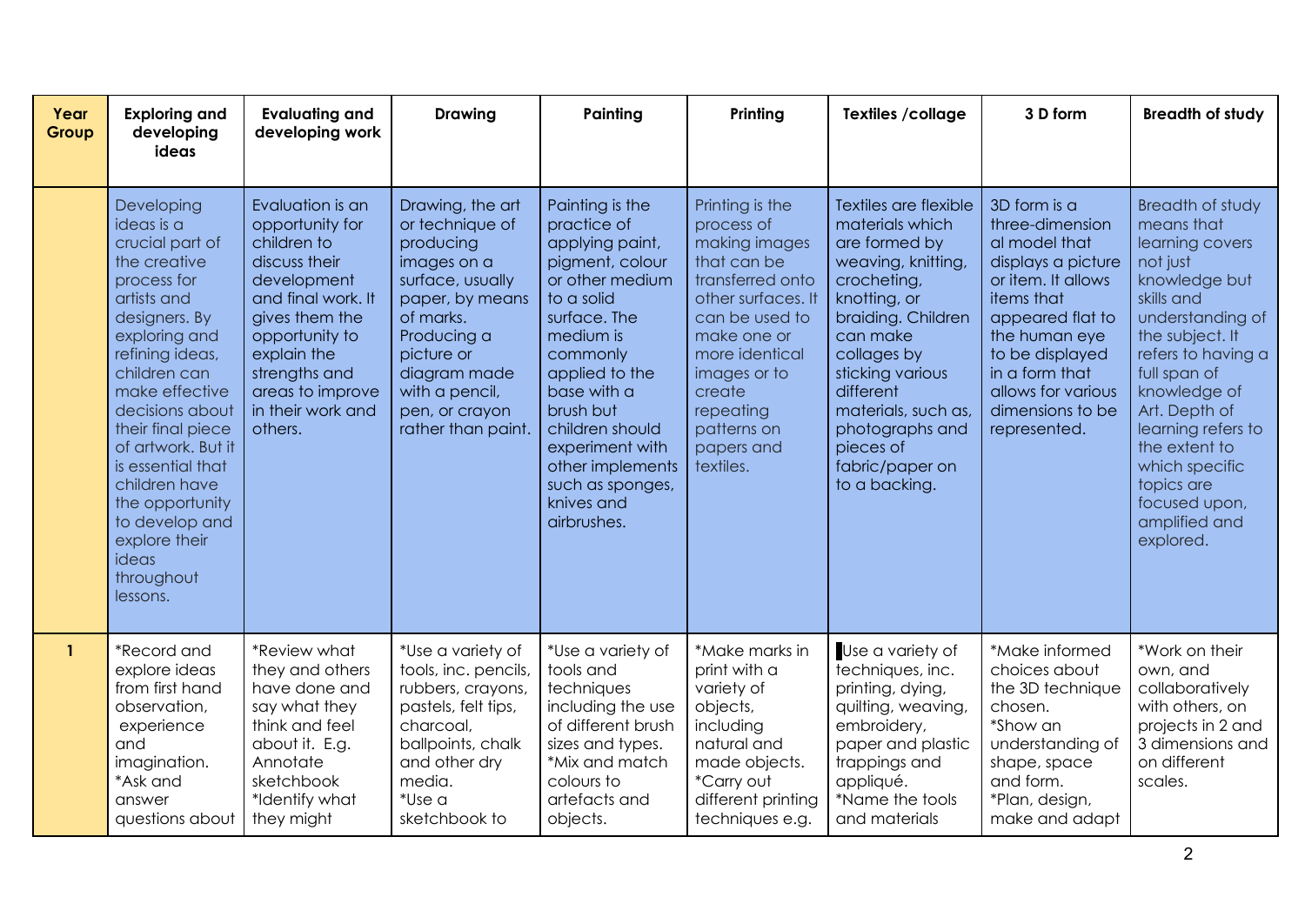|                | the starting<br>points for their<br>work, and<br>develop their<br>ideas.<br>*Explore the<br>differences and<br>similarities within<br>the work of<br>artists,<br>craftspeople<br>and designers<br>in different<br>times and<br>cultures.                                                                                                                       | change in their<br>current work or<br>develop in their<br>future work.                                                                                                                                                                                                        | gather and<br>collect artwork.<br>*Begin to explore<br>the use of line,<br>shape and<br>colour                                                                                                                                                                                                                                                                                                      | *Work on<br>different scales.<br>*Mix secondary<br>colours and<br>shades using<br>different types of<br>paint.<br>*Create different<br>textures<br>e.g. use of<br>sawdust.                                                                                                                                                                                                    | monoprint,<br>block, relief and<br>resist printing.<br>*Make rubbings.<br>*Build a<br>repeating<br>pattern and<br>recognise<br>pattern in the<br>environment.                                                                                                        | they have used.<br>*Develop skills in<br>stitching. Cutting<br>and joining.<br>*Experiment with<br>a range of media<br>e.g. overlapping,<br>layering etc.                                                                                                                                                          | models.<br>*Talk about their<br>work<br>*Use a variety of<br>materials.                                                                                                                                                                                                                                                                              | *Use ICT<br>*Investigate<br>different kinds of<br>art, craft and<br>design.                                                                                                                                          |
|----------------|----------------------------------------------------------------------------------------------------------------------------------------------------------------------------------------------------------------------------------------------------------------------------------------------------------------------------------------------------------------|-------------------------------------------------------------------------------------------------------------------------------------------------------------------------------------------------------------------------------------------------------------------------------|-----------------------------------------------------------------------------------------------------------------------------------------------------------------------------------------------------------------------------------------------------------------------------------------------------------------------------------------------------------------------------------------------------|-------------------------------------------------------------------------------------------------------------------------------------------------------------------------------------------------------------------------------------------------------------------------------------------------------------------------------------------------------------------------------|----------------------------------------------------------------------------------------------------------------------------------------------------------------------------------------------------------------------------------------------------------------------|--------------------------------------------------------------------------------------------------------------------------------------------------------------------------------------------------------------------------------------------------------------------------------------------------------------------|------------------------------------------------------------------------------------------------------------------------------------------------------------------------------------------------------------------------------------------------------------------------------------------------------------------------------------------------------|----------------------------------------------------------------------------------------------------------------------------------------------------------------------------------------------------------------------|
| 2 <sup>2</sup> | *Record and<br>explore ideas<br>from first hand<br>observation,<br>experience and<br>imagination.<br>*Ask and<br>answer<br>questions about<br>the starting<br>points for their<br>work and the<br>processes they<br>have used.<br>Develop their<br>ideas.<br>*Explore the<br>differences and<br>similarities within<br>the work of<br>artists,<br>craftspeople | *Review what<br>they and others<br>have done and<br>say what they<br>think and feel<br>about it. E.g.<br>Annotate<br>sketchbook<br>*Identify what<br>they might<br>change in their<br>current work or<br>develop in their<br>future work.<br>*Annotate work<br>in sketchbook. | *Layer different<br>media, e.g.<br>crayons, pastels,<br>felt tips, charcoal<br>and ballpoint.<br>*Understand the<br>basic use of a<br>sketchbook and<br>work out ideas<br>for drawings.<br>*Draw for a<br>sustained period<br>of time from the<br>figure and real<br>objects,<br>including single<br>and grouped<br>objects.<br>*Experiment with<br>the visual<br>elements; line,<br>shape, pattern | *Mix a range of<br>secondary<br>colours, shades<br>and tones.<br>*Experiment with<br>tools and<br>techniques, inc.<br>layering, mixing<br>media, scraping<br>through etc.<br>*Name different<br>types of paint<br>and their<br>properties.<br>*Work on a<br>range of scales<br>e.g. large brush<br>on large paper<br>etc.<br>*Mix and match<br>colours using<br>artefacts and | *Use a variety of<br>techniques, inc.<br>carbon printing,<br>relief, press and<br>fabric printing<br>and rubbings.<br>*Design patterns<br>of increasing<br>complexity and<br>repetition.<br>*Print using a<br>variety of<br>materials,<br>objects and<br>techniques. | *Use a variety of<br>techniques, inc.<br>weaving, French<br>knitting, tie<br>dyeing, fabric<br>crayons and wax<br>or oil resist,<br>appliqué and<br>embroidery.<br>*Create textured<br>collages from a<br>variety of media.<br>*Make a simple<br>mosaic.<br>*Stitch, knot and<br>use other<br>manipulative skills. | *Manipulate clay<br>for a variety of<br>purposes, inc.<br>thumb pots,<br>simple coil pots<br>and models.<br><b>Build a</b><br>textured relief<br>tile.<br>*Understand the<br>safety and basic<br>care of materials<br>and tools.<br>Experiment with,<br>construct and<br>join recycled,<br>natural and<br>man-made<br>materials more<br>confidently. | *Work on their<br>own, and<br>collaboratively<br>with others, on<br>projects in 2 and<br>3 dimensions and<br>on different<br>scales.<br>*Use ICT.<br>*Investigate<br>different kinds of<br>art, craft and<br>design. |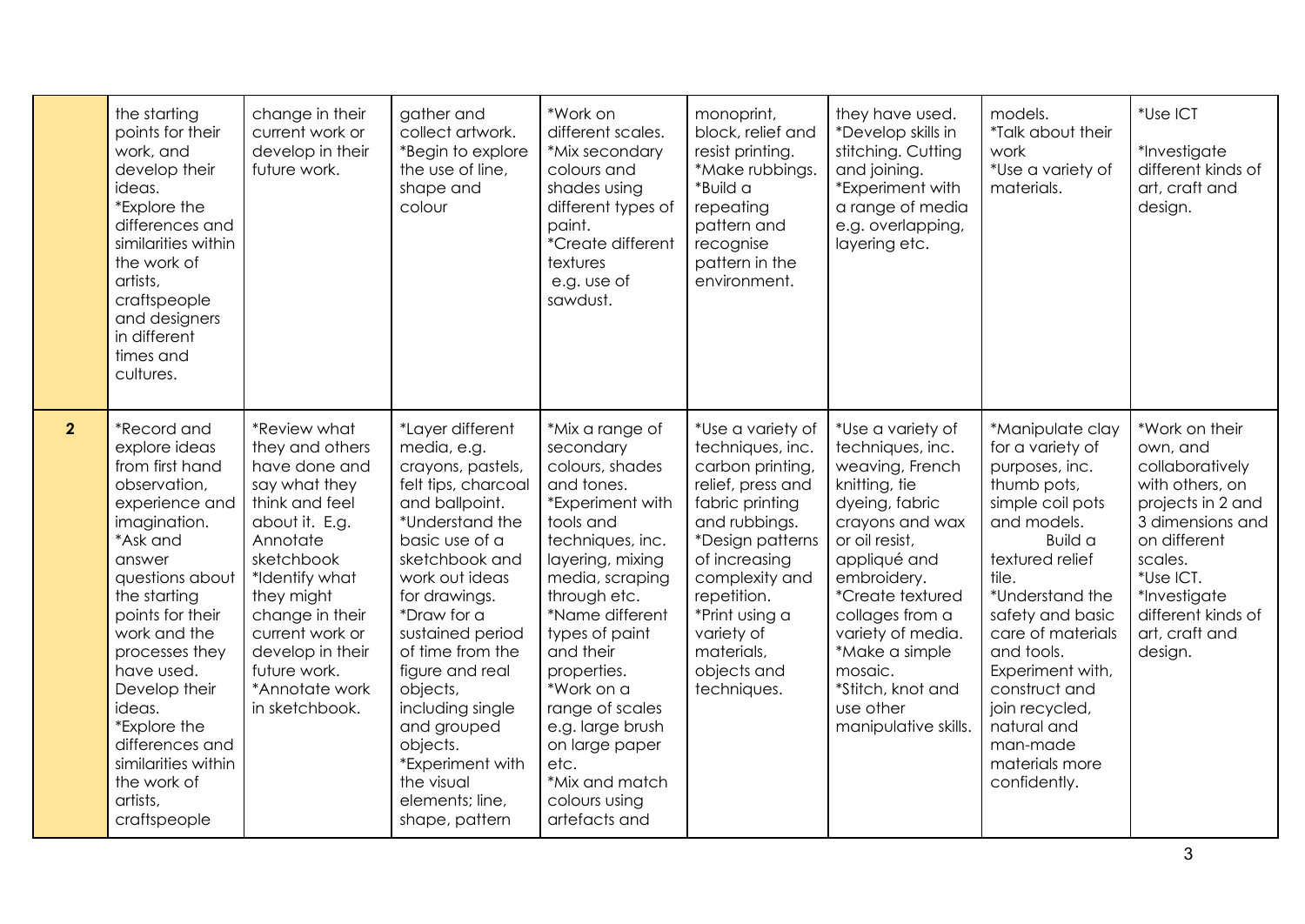|                         | and designers<br>in different<br>times and<br>cultures.                                                                                                                                                                                                                                                                                                                                                                        |                                                                                                                                                                                                                                                                                            | and colour.                                                                                                                                                                                                                                                                                                                                                                                                                                     | objects.                                                                                                                                                                                                                                                                                                                                                               |                                                                                                                                                                                                                                                      |                                                                                                                                                                                                                                                                                                                                                    |                                                                                                                                                                                                                                                                                                   |                                                                                                                                                                                                                                                                          |
|-------------------------|--------------------------------------------------------------------------------------------------------------------------------------------------------------------------------------------------------------------------------------------------------------------------------------------------------------------------------------------------------------------------------------------------------------------------------|--------------------------------------------------------------------------------------------------------------------------------------------------------------------------------------------------------------------------------------------------------------------------------------------|-------------------------------------------------------------------------------------------------------------------------------------------------------------------------------------------------------------------------------------------------------------------------------------------------------------------------------------------------------------------------------------------------------------------------------------------------|------------------------------------------------------------------------------------------------------------------------------------------------------------------------------------------------------------------------------------------------------------------------------------------------------------------------------------------------------------------------|------------------------------------------------------------------------------------------------------------------------------------------------------------------------------------------------------------------------------------------------------|----------------------------------------------------------------------------------------------------------------------------------------------------------------------------------------------------------------------------------------------------------------------------------------------------------------------------------------------------|---------------------------------------------------------------------------------------------------------------------------------------------------------------------------------------------------------------------------------------------------------------------------------------------------|--------------------------------------------------------------------------------------------------------------------------------------------------------------------------------------------------------------------------------------------------------------------------|
| $\mathbf{3}$            | *Select and<br>record from first<br>hand<br>observation,<br>experience and<br>imagination,<br>and explore<br>ideas for<br>different<br>purposes.<br>*Question and<br>make<br>thoughtful<br>observations<br>about starting<br>points and<br>select ideas to<br>use in their<br>work.<br>*Explore the<br>roles and<br>purposes of<br>artists,<br>craftspeople<br>and designers<br>working in<br>different times<br>and cultures. | *Compare ideas,<br>methods and<br>approaches in<br>their own and<br>others' work and<br>say what they<br>think and feel<br>about them.<br>*Adapt their<br>work according<br>to their views<br>and describe<br>how they might<br>develop it<br>further.<br>*Annotate work<br>in sketchbook. | *Experiment with<br>different grades<br>of pencil and<br>other<br>implements.<br>*Plan, refine and<br>alter their<br>drawings as<br>necessary.<br>*Use their<br>sketchbook to<br>collect and<br>record visual<br>information from<br>different sources.<br>*Draw for a<br>sustained period<br>of time at their<br>own level.<br>*Use different<br>media to<br>achieve<br>variations in line,<br>texture, tone,<br>colour, shape<br>and pattern. | *Mix a variety of<br>colours and<br>know which<br>primary colours<br>make secondary<br>colours.<br>*Use a<br>developed<br>colour<br>vocabulary.<br>*Experiment with<br>different effects<br>and textures inc.<br>blocking in<br>colour, washes,<br>thickened paint<br>etc.<br>*Work<br>confidently on a<br>range of scales<br>e.g. thin brush on<br>small picture etc. | *Print using a<br>variety of<br>materials,<br>objects and<br>techniques<br>including<br>layering.<br>*Talk about the<br>processes used<br>to produce a<br>simple print.<br>*To explore<br>pattern and<br>shape, creating<br>designs for<br>printing. | *Use a variety of<br>techniques, inc.<br>printing, dying,<br>quilting, weaving,<br>embroidery,<br>paper and plastic<br>trappings and<br>appliqué.<br>*Name the tools<br>and materials<br>they have used.<br>*Develop skills in<br>stitching. Cutting<br>and joining.<br>*Experiment with<br>a range of media<br>e.g. overlapping,<br>layering etc. | *Join clay<br>adequately and<br>work reasonably<br>independently.<br>*Construct a<br>simple clay base<br>for extending<br>and modelling<br>other shapes.<br>*Cut and join<br>wood safely and<br>effectively.<br>*Make a simple<br>papier mache<br>object.<br>*Plan, design<br>and make<br>models. | *Work on their<br>own and<br>collaboratively<br>with others, on<br>projects in 2 and<br>3 dimensions and<br>on different<br>scales.<br>*Use ICT.<br>*Investigate art,<br>craft and design<br>in the locality<br>and in a variety<br>of genres, styles<br>and traditions. |
| $\overline{\mathbf{4}}$ | *Select and<br>record from first<br>hand<br>observation,                                                                                                                                                                                                                                                                                                                                                                       | *Compare ideas,<br>methods and<br>approaches in<br>their own and                                                                                                                                                                                                                           | *Make informed<br>choices in<br>drawing inc.                                                                                                                                                                                                                                                                                                                                                                                                    | *Make and<br>match colours                                                                                                                                                                                                                                                                                                                                             | *Research,<br>create and<br>refine a print                                                                                                                                                                                                           | *Match the tool to<br>the material.                                                                                                                                                                                                                                                                                                                | *Make informed<br>choices about                                                                                                                                                                                                                                                                   | *Work on their<br>own, and<br>collaboratively<br>with others, on                                                                                                                                                                                                         |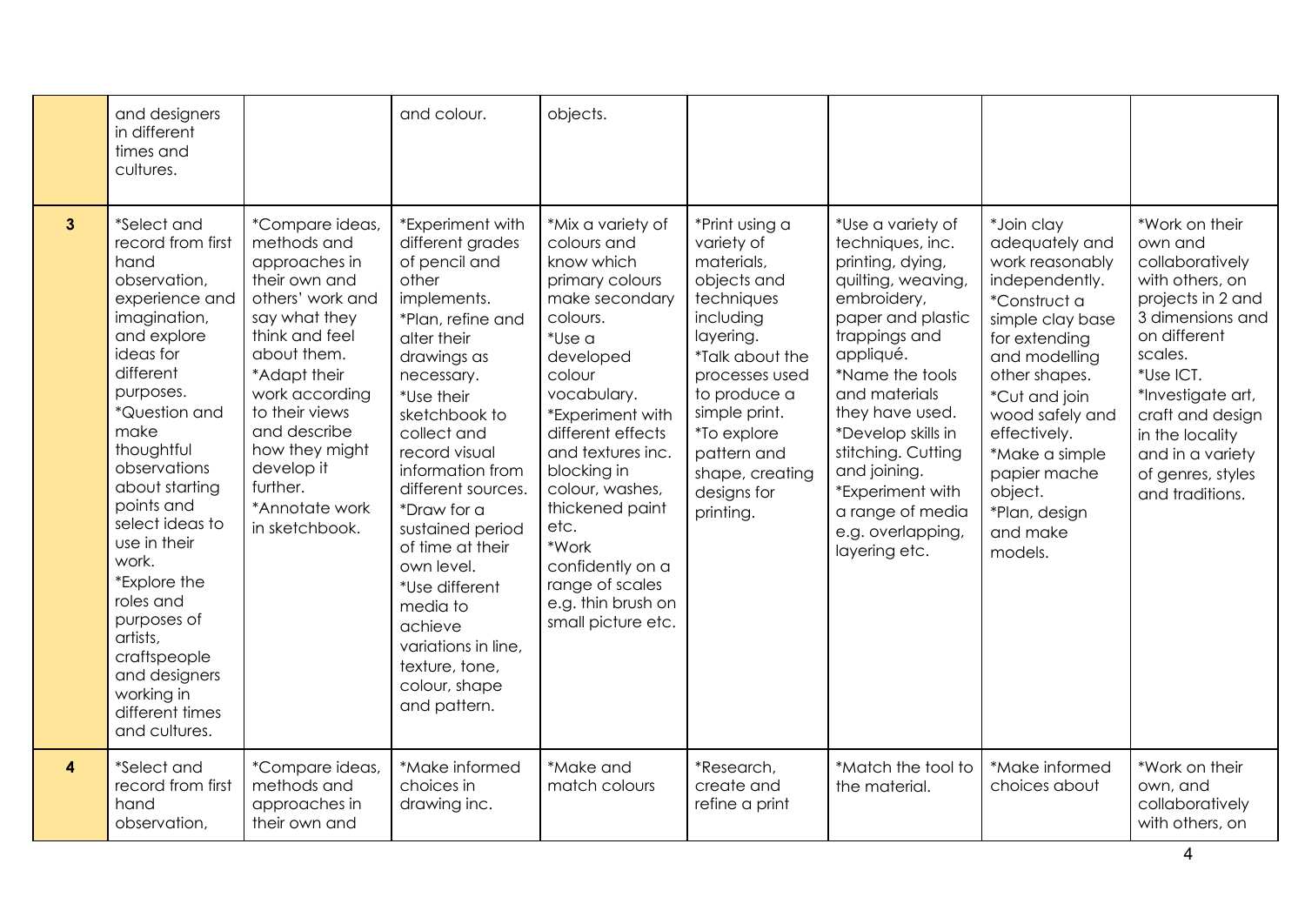|                 | experience and<br>imagination,<br>and explore<br>ideas for<br>different<br>purposes.<br>*Question and<br>make<br>thoughtful<br>observations<br>about starting<br>points and<br>select ideas to<br>use in their<br>work.<br>*Explore the<br>roles and<br>purposes of<br>artists, | others' work and<br>say what they<br>think and feel<br>about them.<br>*Adapt their<br>work according<br>to their views<br>and describe<br>how they might<br>develop it<br>further.                                            | paper and<br>media.<br>*Alter and refine<br>drawings and<br>describe<br>changes using<br>art vocabulary.<br><i>*Collect images</i><br>and information<br>independently in<br>a sketchbook.<br>*Use research to<br>inspire drawings<br>from memory<br>and imagination.<br>*Explore<br>relationships<br>between line<br>and tone, | with increasing<br>accuracy.<br>*Use more<br>specific colour<br>language e.g.<br>tint, tone, shade,<br>hue.<br><i>*Choose paints</i><br>and implements<br>appropriately.<br>*Plan and create<br>different effects<br>and textures with<br>paint according<br>to what they<br>need for the<br>task.<br>*Show increasing<br>independence | using a variety<br>of techniques.<br>*Select broadly<br>the kinds of<br>material to print<br>with in order to<br>get the effect<br>they want<br>*Resist printing<br>including<br>marbling,<br>silkscreen and<br>coldwater<br>paste. | *Combine skills<br>more readily.<br>*Choose collage<br>or textiles as a<br>means of<br>extending work<br>already<br>achieved.<br>*Refine and alter<br>ideas and explain<br>choices using an<br>art vocabulary.<br><i>*Collect visual</i><br>information from<br>a variety of<br>sources,<br>describing with<br>vocabulary based<br>on the visual and | the 3D technique<br>chosen.<br>*Show an<br>understanding of<br>shape, space<br>and form.<br>*Plan, design,<br>make and adapt<br>models.<br>*Talk about their<br>work<br>understanding<br>that it has been<br>sculpted,<br>modelled or<br>constructed.<br>*Use a variety of<br>materials. | projects in 2 and<br>3 dimensions and<br>on different<br>scales.<br>*Use ICT.<br>*Investigate art,<br>craft and design<br>in the locality<br>and in a variety<br>of genres, styles<br>and traditions.                              |
|-----------------|---------------------------------------------------------------------------------------------------------------------------------------------------------------------------------------------------------------------------------------------------------------------------------|-------------------------------------------------------------------------------------------------------------------------------------------------------------------------------------------------------------------------------|---------------------------------------------------------------------------------------------------------------------------------------------------------------------------------------------------------------------------------------------------------------------------------------------------------------------------------|----------------------------------------------------------------------------------------------------------------------------------------------------------------------------------------------------------------------------------------------------------------------------------------------------------------------------------------|-------------------------------------------------------------------------------------------------------------------------------------------------------------------------------------------------------------------------------------|------------------------------------------------------------------------------------------------------------------------------------------------------------------------------------------------------------------------------------------------------------------------------------------------------------------------------------------------------|------------------------------------------------------------------------------------------------------------------------------------------------------------------------------------------------------------------------------------------------------------------------------------------|------------------------------------------------------------------------------------------------------------------------------------------------------------------------------------------------------------------------------------|
| $5\phantom{.0}$ | craftspeople<br>and designers<br>working in<br>different times<br>and cultures.<br>* Select and<br>record from first<br>hand<br>observation,<br>experience and<br>imagination,<br>and explore<br>ideas for<br>different<br>purposes.<br>*Question and<br>make<br>thoughtful     | * Compare<br>ideas, methods<br>and approaches<br>in their own and<br>others' work and<br>say what they<br>think and feel<br>about them.<br>*Adapt their<br>work according<br>to their views<br>and describe<br>how they might | pattern and<br>shape, line and<br>texture.<br>* Use a variety of<br>source material<br>for their work.<br>*Work in a<br>sustained and<br>independent<br>way from<br>observation,<br>experience and<br>imagination.<br>* Use a<br>sketchbook to<br>develop ideas.                                                                | and creativity<br>with the painting<br>process.<br>*Demonstrate a<br>secure<br>knowledge<br>about primary<br>and secondary,<br>warm and cold,<br>complementary<br>and contrasting<br>colours.<br>*Work on<br>preliminary<br>studies to test<br>media and                                                                               | *Explain a few<br>techniques, inc'<br>the use of<br>poly-blocks,<br>relief, mono and<br>resist printing.<br>*Choose the<br>printing method<br>appropriate to<br>task.<br>* Build up layers<br>and<br>colours/textures.              | tactile elements.<br>*Experiments with<br>paste resist.<br>*Join fabrics in<br>different ways,<br>including<br>stitching.<br>*Use different<br>grades and uses<br>of threads and<br>needles.<br>*Extend their work<br>within a specified<br>technique.<br>*Use a range of<br>media to create                                                         | * Describe the<br>different qualities<br>involved in<br>modelling,<br>sculpture and<br>construction.<br>*Use recycled,<br>natural and<br>manmade<br>materials to<br>create sculpture.<br>*Plan a sculpture<br>through drawing                                                            | *Work on their<br>own, and<br>collaboratively<br>with others, on<br>projects in 2 and<br>3 dimensions and<br>on different<br>scales.<br>* Use ICT.<br>*Investigate art,<br>craft and design<br>in the locality<br>and in a variety |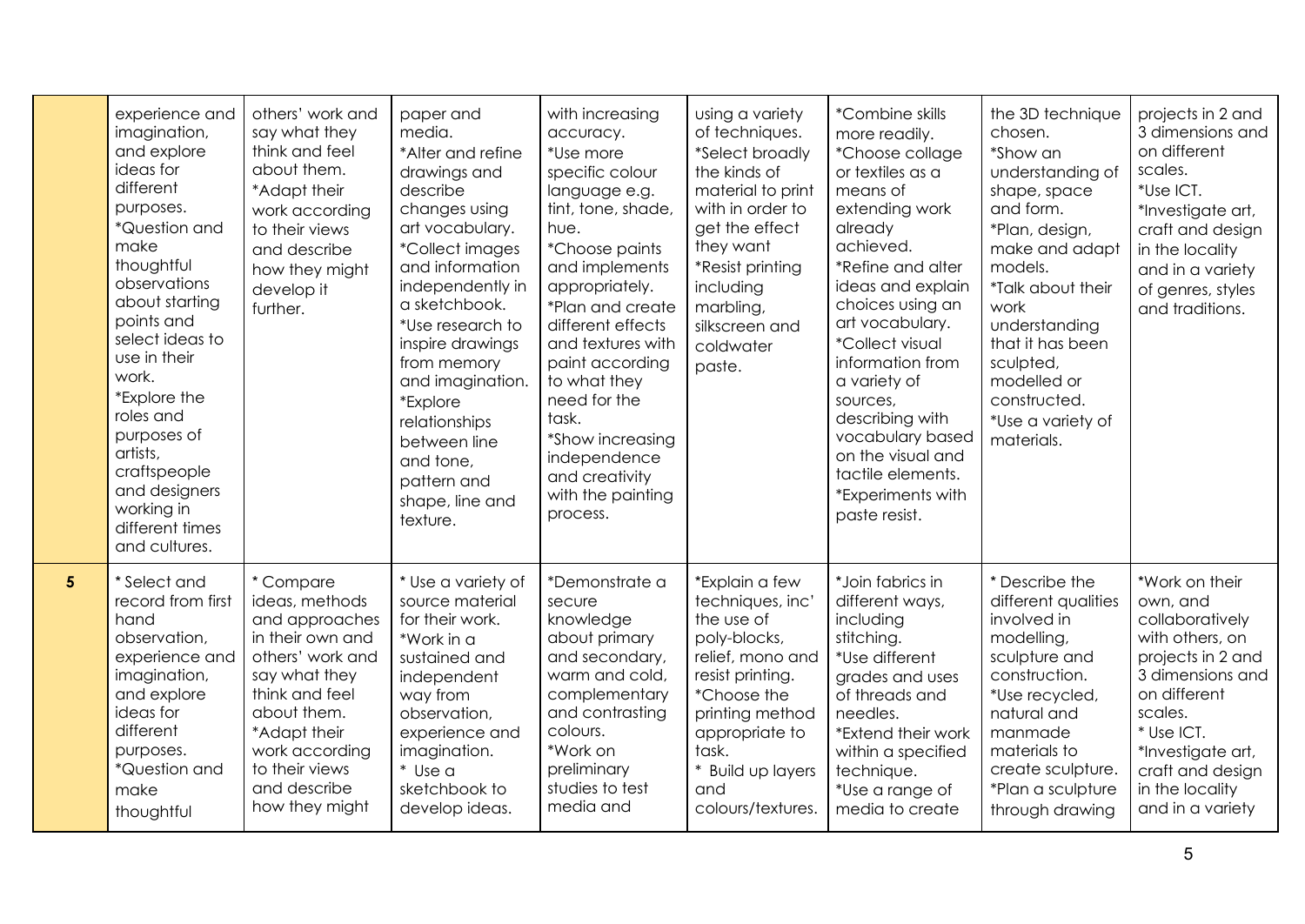|                  | observations<br>about starting<br>points and<br>select ideas<br>and processes<br>to use in their<br>work.<br>* Explore the<br>roles and<br>purposes of<br>artists,<br>craftspeople<br>and designers<br>working in<br>different times<br>and cultures.                                                | develop it<br>further.                                                                                                                                                                                                                                 | *Explore the<br>potential<br>properties of the<br>visual elements,<br>line, tone,<br>pattern, texture,<br>colour and<br>shape.                                                                                                                                                                             | materials.<br><i>*Create</i><br>imaginative work<br>from a variety of<br>sources.                                                                                                                                                                                                                          | * Organise their<br>work in terms of<br>pattern,<br>repetition,<br>symmetry or<br>random printing<br>styles.<br>*Choose inks<br>and overlay<br>colours.                                                      | collage.<br>*Experiment with<br>using batik safely.                                                                                                                                                                                                                    | and other<br>preparatory<br>work.                                                                                                                                                                            | of genres, styles<br>and traditions.                                                                                                                                                                                                                                      |
|------------------|------------------------------------------------------------------------------------------------------------------------------------------------------------------------------------------------------------------------------------------------------------------------------------------------------|--------------------------------------------------------------------------------------------------------------------------------------------------------------------------------------------------------------------------------------------------------|------------------------------------------------------------------------------------------------------------------------------------------------------------------------------------------------------------------------------------------------------------------------------------------------------------|------------------------------------------------------------------------------------------------------------------------------------------------------------------------------------------------------------------------------------------------------------------------------------------------------------|--------------------------------------------------------------------------------------------------------------------------------------------------------------------------------------------------------------|------------------------------------------------------------------------------------------------------------------------------------------------------------------------------------------------------------------------------------------------------------------------|--------------------------------------------------------------------------------------------------------------------------------------------------------------------------------------------------------------|---------------------------------------------------------------------------------------------------------------------------------------------------------------------------------------------------------------------------------------------------------------------------|
| $\boldsymbol{6}$ | *Select and<br>record from first<br>hand<br>observation,<br>experience and<br>imagination,<br>and explore<br>ideas for<br>different<br>purposes.<br>*Question and<br>make<br>thoughtful<br>observations<br>about starting<br>points and<br>select ideas<br>and processes<br>to use in their<br>work. | *Compare ideas,<br>methods and<br>approaches in<br>their own and<br>others' work and<br>say what they<br>think and feel<br>about them.<br>*Adapt their<br>work according<br>to their views<br>and describe<br>how they might<br>develop it<br>further. | *Demonstrate a<br>wide variety of<br>ways to make<br>different marks<br>with dry and wet<br>media.<br>*Identify artists<br>who have<br>worked in a<br>similar way to<br>their own work.<br>*Develop ideas<br>using different or<br>mixed media,<br>using a<br>sketchbook.<br>*Manipulate and<br>experiment | *Create shades<br>and tints using<br>black and white.<br><i>*Choose</i><br>appropriate<br>paint, paper and<br>implements to<br>adapt and<br>extend their<br>work.<br>*Carry out<br>preliminary<br>studies, test<br>media and<br>materials and<br>mix appropriate<br>colours.<br>*Work from a<br>variety of | *Describe<br>varied<br>techniques.<br>*Be familiar with<br>layering prints.<br>*Be confident<br>with printing on<br>paper and<br>fabric.<br>*Alter and<br>modify work.<br>*Work relatively<br>independently. | *Awareness of the<br>potential of the<br>uses of material.<br>*Use different<br>techniques,<br>colours and<br>textures etc when<br>designing and<br>making pieces of<br>work.<br>*To be expressive<br>and analytical to<br>adapt, extend<br>and justify their<br>work. | *Develop skills in<br>using clay inc.<br>slabs, coils, slips,<br>etc.<br>*Make a mould<br>and use plaster<br>safely.<br><i>*Create</i><br>sculpture and<br>constructions<br>with increasing<br>independence. | *Work on their<br>own, and<br>collaboratively<br>with others, on<br>projects in 2 and<br>3 dimensions and<br>on different<br>scales.<br>*Use ICT.<br>*Investigate art,<br>craft and design<br>in the locality<br>and in a variety<br>of genres, styles<br>and traditions. |